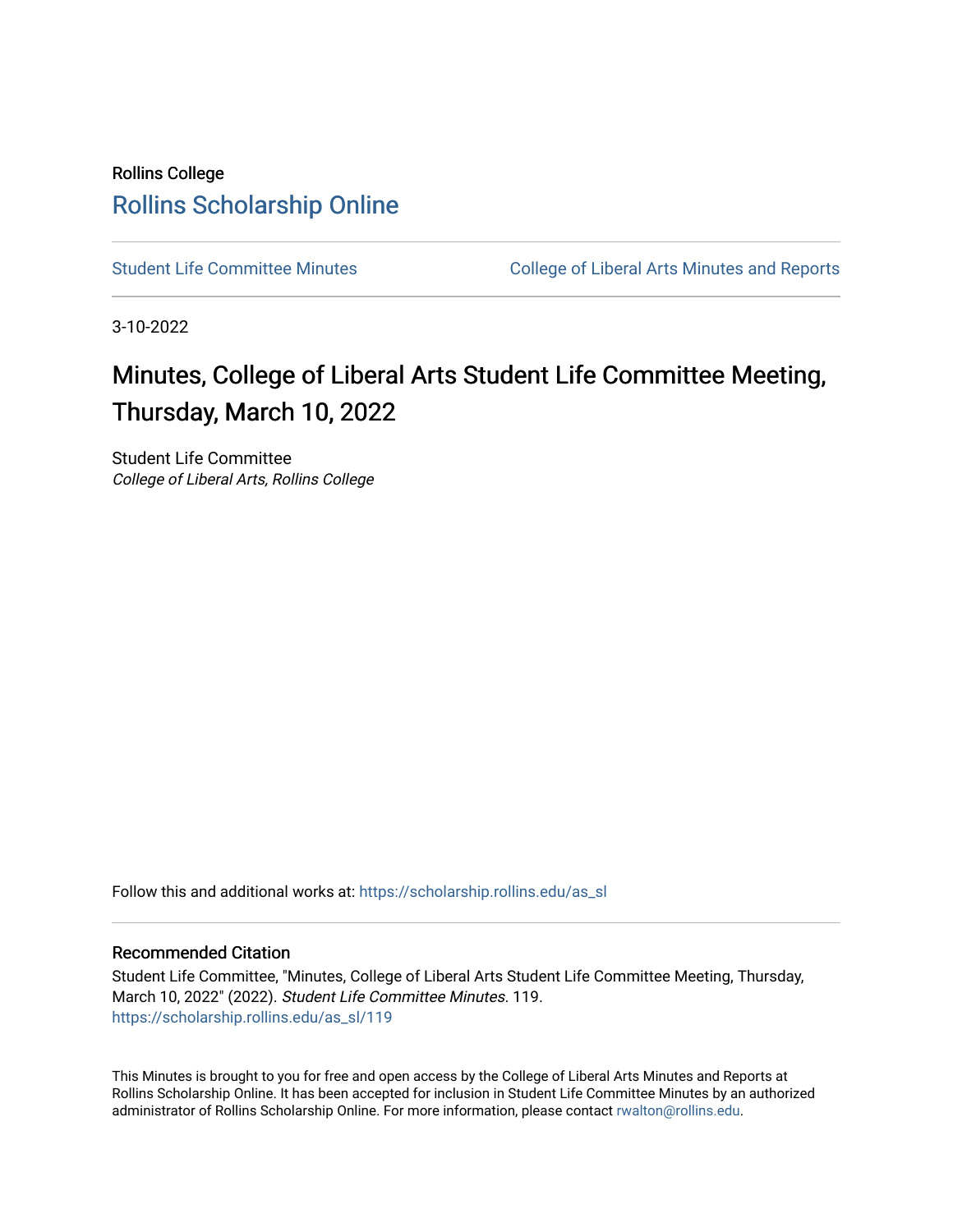### SLC Committee Minutes March 10, 2022

- 1. Attendees
	- a. Sam Vega (Chair, Staff)
	- b. Cassie Burns (Secretary, Staff)
	- c. Juan Franco (SHIP Subcommittee Chair, Staff)
	- d. Elizabeth Smith
	- e. Jenn Manak
	- f. Marisa Fuse
	- g. Rachael Lillienthal
	- h. Sana Seghair
	- i. Stacey Dunn
- 2. Approval of Minutes
- 3. Committee Reports
	- a. SHIP Committee Report led by Juan
		- i. The SHIP Chair shared that he had received several questions from students and faculty regarding the grant since the last meeting, which were reviewed and discussed.
		- ii. Question 1: Can a student request a SHIP Grant to cover the cost of graduate school entrance exams?
			- 1. Juan shared a question from a faculty member about whether the SHIP funds could be utilized for the DAT entrance exams for graduate school and the committee provided feedback.
			- 2. The group also shared additional context related to the potential costs for graduate school entrance exams and application fees, as well as how international students can face additional barriers to accessing fee waivers.
			- 3. Committee members discussed multiple factors at play including the fact that the request would not be funding a high impact practice, which is the purpose of the funds.
			- 4. The group also inquired about how students learn about the availability of SHIP grants, in order to ensure equitable access to this resource, should they chose to submit a proposal.
			- 5. The use of the funds this cycle was reviewed to date. No requests had been submitted this cycle.
			- 6. There was an inquiry about whether past year's SHIP funds roll over to the following year. Juan stated he would confirm that information.
			- 7. The committee explored other on campus financial resources, including the Student Support Fund, and considered if the SSF could be used for covering the entrance exams instead. There was a discussion about setting aside a portion of the funds for special purposes beyond high impact practices, including considering using a portion of SHIP money for these alternative uses, possibly once all high impact activities were funded if there were remaining dollars.